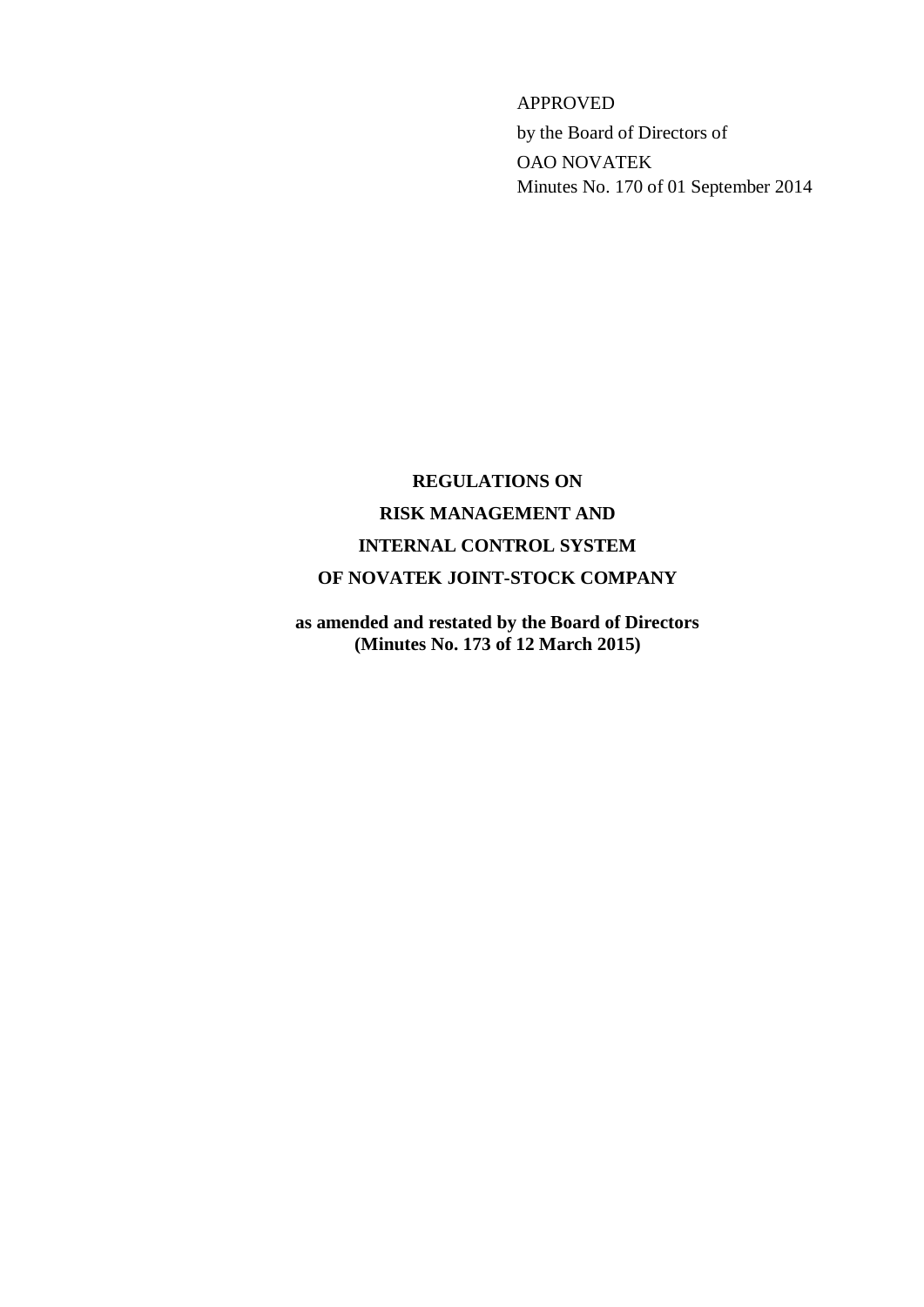## **Contents**

<span id="page-1-0"></span>

| 3. GOALS, TASKS, AND LIMITATIONS OF RISK MANAGEMENT AND       |  |
|---------------------------------------------------------------|--|
|                                                               |  |
|                                                               |  |
| 6. DISTRIBUTION OF FUNCTIONS AND RESPONSIBILITIES WITHIN RISK |  |
| 7. EFFICIENCY ASSESSMENT OF RISK MANAGEMENT AND INTERNAL      |  |
|                                                               |  |
|                                                               |  |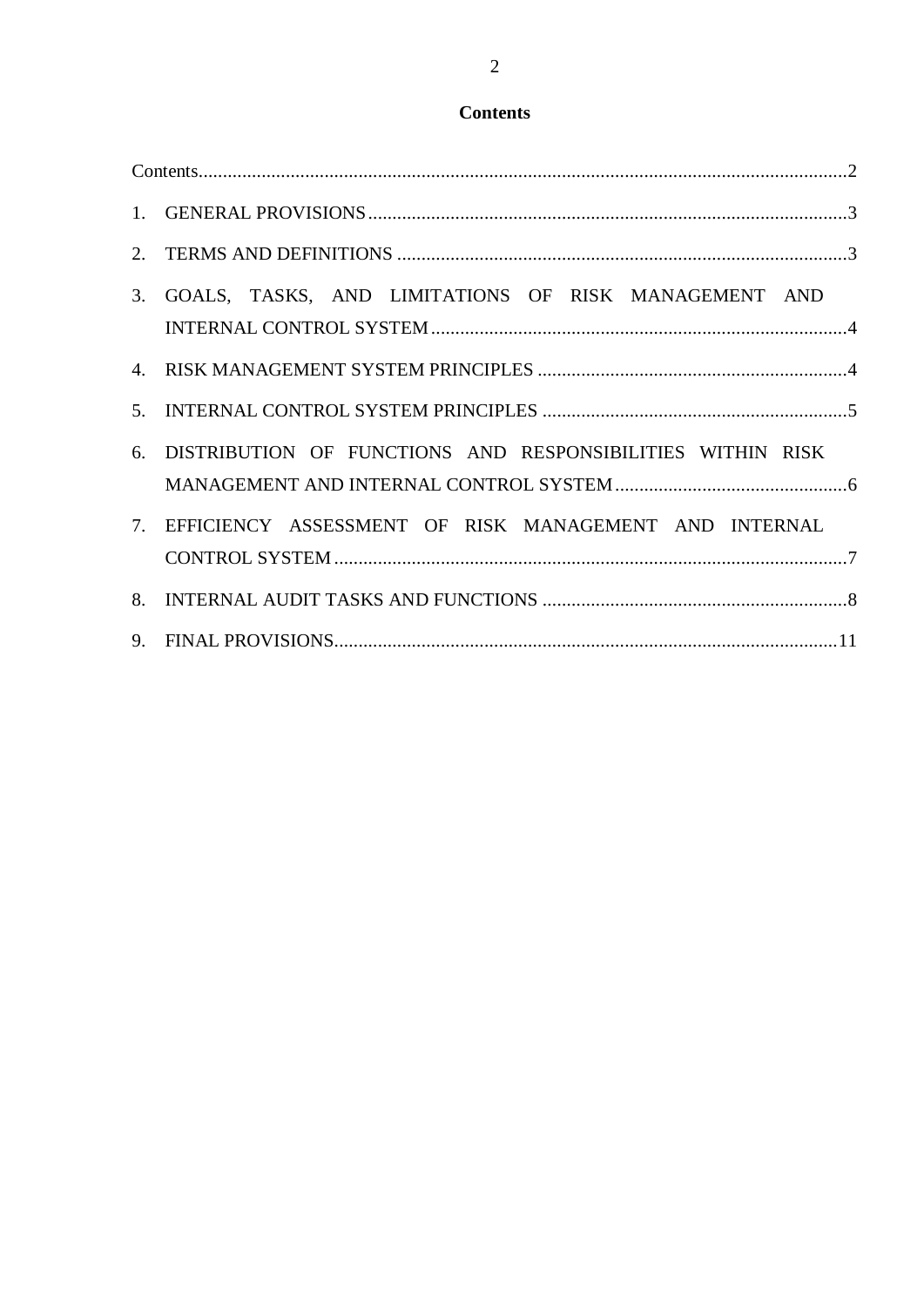## **1. GENERAL PROVISIONS**

<span id="page-2-0"></span>1.1. These Regulations on Risk Management and Internal Control System of NOVATEK Joint-Stock Company (hereinafter referred to as "the Regulations") are developed in accordance with the applicable legislation of the Russian Federation, the Articles of Association of NOVATEK Joint-Stock Company (hereinafter referred to as "the Company" or "OAO NOVATEK"), Regulations on the Board of Directors of OAO NOVATEK, Regulations on the Audit Committee of the Board of Directors of OAO NOVATEK, Corporate Governance Code recommended by Letter of the Bank of Russia No. 06-52/2463 dated April 10, 2014, COSO international concepts "Internal Control — Integrated Framework" and "Enterprise Risk Management — Integrated Framework", regulations on structural divisions of the Company, and other local regulatory documents of the Company.

1.2. In order to ensure a uniform approach to organization and efficient performance of the risk management and internal control system of the Company, principles and procedures of risk management and internal control stipulated by the Regulations are subject to implementation and application in all entities of OAO NOVATEK Group of Companies (as defined below) through available mechanisms of corporate governance and other means of safeguarding of the Company's interests in relation to financial and economic activities of controlled entities.

1.3. The Regulations are the local regulatory document of the Company outlining definitions, objectives, tasks, and procedures of internal control of financial and economic activities of OAO NOVATEK, as well as tasks of internal control bodies concerning enforcement of internal control procedures established by the Company and supervision of compliance therewith.

#### **2. TERMS AND DEFINITIONS**

<span id="page-2-1"></span>2.1. **Risk** means the probability of an event having negative consequences preventing from creation of value or leading to decrease of the Company's value.

2.2. **Possibility** means likelihood of occurrence of an event having positive consequences which promotes creation and preservation of the Company's value.

2.3. **Risk management system** means a cluster of processes performed by the Board of Directors, the executive bodies of the Company and its controlled entities, structural divisions, and employees and aimed at management of risks and possibilities affecting creation and preservation of the Company's value.

2.4. **Internal control system** means a cluster of organizational measures, techniques, procedures, corporate culture standards, and actions taken by the executive bodies of the Company and its controlled entities to ensure financial stability of the Company, reach an optimal balance between growth of the Company's value, profitability, and risks, carry on economic activities efficiently and consistently, protect assets, reveal, correct, and prevent any breaches, prepare true and accurate financial reports in due time, and thus enhance investment appeal of the Company.

2.5. **OAO NOVATEK Group of Companies** means the Company and its controlled entities.

2.6. **Controlled Entity** means any business entity, including those established outside the Russian Federation in which NOVATEK JSC, directly or indirectly, owns more than 20 (twenty) percent of shares (stakes).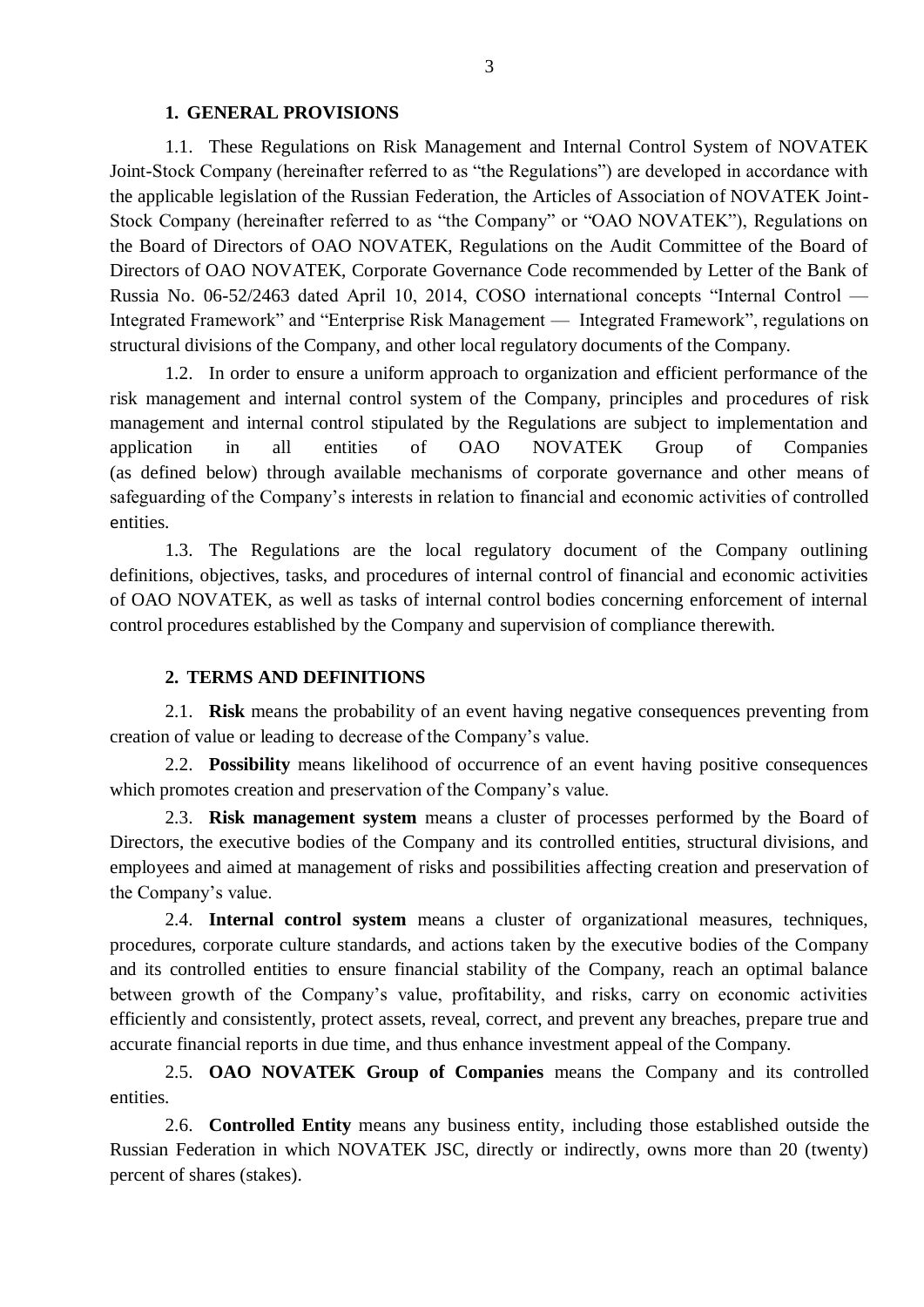## <span id="page-3-0"></span>**3. GOALS, TASKS, AND LIMITATIONS OF RISK MANAGEMENT AND INTERNAL CONTROL SYSTEM**

3.1. The risk management and internal control system is established with a view to protect rights and legal interests of the shareholders and provide reasonable assurance of achievement of the goals set for the Company.

3.2. Tasks of the risk management and internal control system are listed below:

- provision of reasonable assurance of achievement of the Company's goals;

- ensuring efficiency of financial and economic activities;

- ensuring sustainable use of resources;

- identification of risks and management thereof;

- safeguarding the Company's assets;

- making accounting (financial), statistical, management, and other reporting accurate and complete;

- control over compliance with the applicable legislation and internal policies, regulations, and procedures of the Company.

3.3. An internal control process forms an integral part of the risk management process.

3.4. The risk management process has certain limitations of subjective nature, namely:

- a personal judgment may lead to a wrong decision;

- collusion of two and more persons may lead to non-fulfillment of control procedures;

- incomplete and untimely fulfillment by the Company's employees of the decisions of the top management concerning risk management.

3.5. In order to reduce negative influence of limitations having subjective nature on the risk management process the Company has implemented a multilevel system of risk management and internal control consisting of:

- the Board of Directors and the Audit Committee of the Board of Directors at the strategic level;

- Chairman of the Management Committee, the Management Committee, executive bodies of the controlled entities, the Internal Audit Division of the Company, the Revision Commission at the tactical level;

- heads of structural divisions of the Company at the organizational level of the Company;

<span id="page-3-1"></span>- employees of the Company at the operational level.

#### **4. RISK MANAGEMENT SYSTEM PRINCIPLES**

4.1. Principles of the Company's risk management system consist of eight interrelated components:

- **The principle of openness .** The internal environment is an atmosphere of open and keen perception by the executive bodies of the Company and controlled entities of information on any risk and prompt response.

- **The principle of goal-setting g.** Strategic goals are set at the level of approval of longterm and short-term plans of the Company's development where the goals are defined and measured in quantitative and/or monetary units.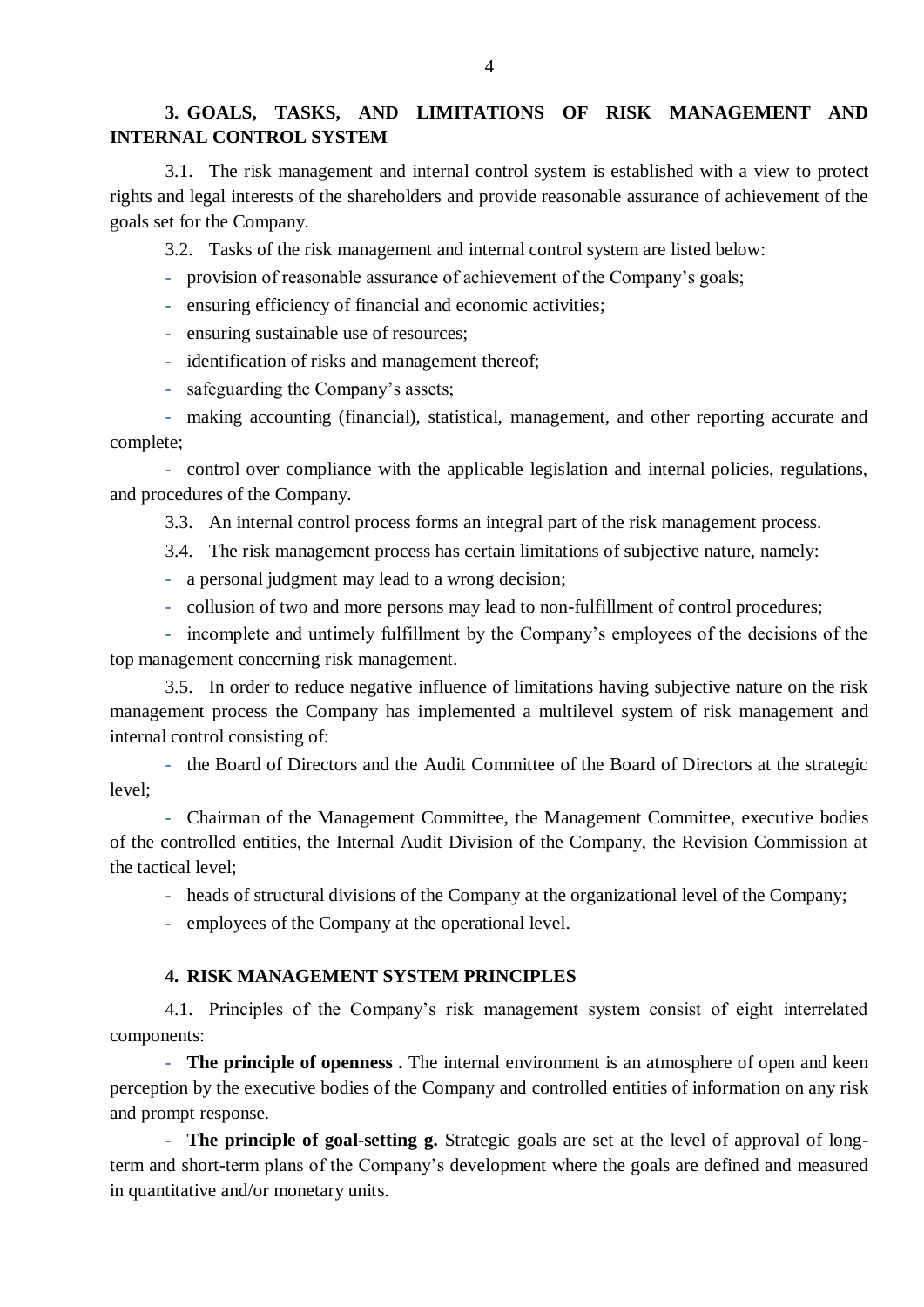- **The principle of probabilistic assessment .** Internal and external events able to exert influence on achievement of the set goals are divided into risks and possibilities. While identifying risks, risk assessment is performed. While detecting possibilities, the executive bodies of the Company take them into account in the course of setting strategic goals.

- **The principle of mitigation .** Risks are analyzed taking into account their probability and influence in order to determine actions needed to be taken. While identifying risks, activities are developed aimed at risk elimination or reduction of negative consequences to acceptable level.

- **The principle of adequate response .** Executive bodies of the Company choose a risk response method — risk aversion, risk acceptance, risk reduction or risk redistribution developing a number of activities which allow to bring the identified risk into line with the acceptable level of risk.

- **The principle of risk appetite and cyclicality .** The process of preparation and application of control procedures is based upon combination of risk-oriented and cyclic approaches.

- **The principle of promptitude .** Necessary information is determined, recorded, and transmitted in such form and terms which allow the employees to perform their functional responsibilities. Information exchange is performed within the Company both vertically from top downward and from the bottom upwards, and horizontally.

- **The principle of monitoring.** The Company carries out risk portfolio analysis and prepares consolidated reporting on risks on a regular basis. Process of risk management is controlled on a day-to-day basis by the Company's divisions and by controlled entities in the established order.

4.2. Management of the Company's risks is not a linear process where one component affects the next one. It is a multidirectional cyclic process in which the components may affect each other.

## **5. INTERNAL CONTROL SYSTEM PRINCIPLES**

<span id="page-4-0"></span>5.1. Principles of the Company's internal control system consist of eight interrelated components:

- **The principle of continuity.** The internal control system functions on a permanent basis.

- **The principle of integration.** The internal control system forms an integral part of the corporate governance system of the Company.

- **The principle of comprehensiveness.** The internal control system covers all areas of activities of the Company and all business processes at all management levels.

- **The principle of functionality.** Risk management responsibilities are distributed in accordance with allocation of functional responsibilities in the Company.

- **The principle of optimality.** Volume and complexity of the internal control procedures applied in the Company arenecessary and sufficient for accomplishment of tasks and achievement of goals of the internal control system of the Company.

- **The principle of reasonable approach to regulation. The Company strives to regulate**  the internal control procedures in a way that the documentation and formalization scope would be sufficient for the efficient functioning of the internal control system.

- **The principle of timeliness of notification.** Information on identified risks and deviations from approved plans and procedures is in due time submitted to persons authorized to take respectivedecisions.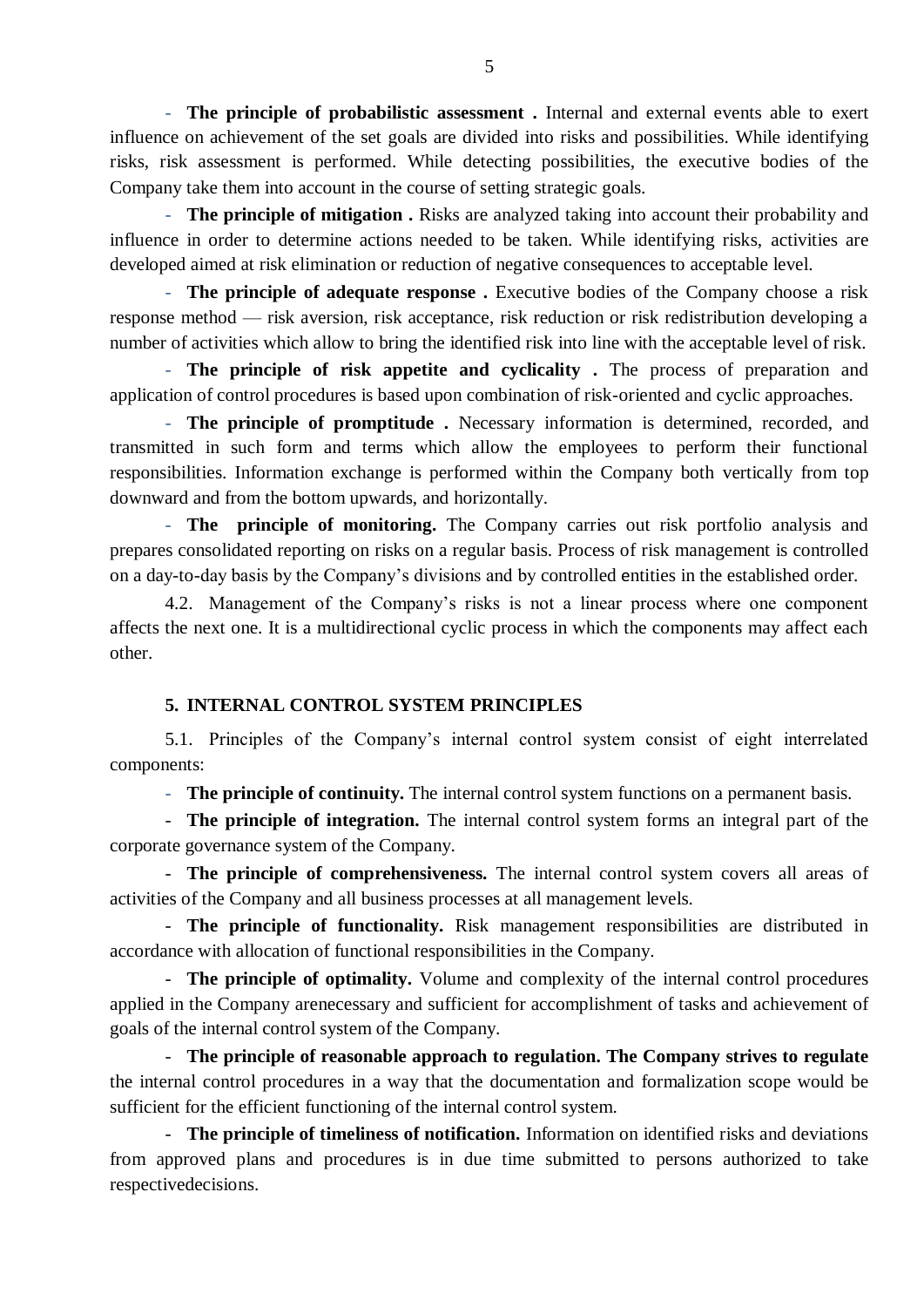- **The principle of professionalism and competence.** The employees of the management bodies and executives of the Company performing internal control procedures shall have sufficient knowledge and skills for carrying out internal control activities and upgrade their skills constantly.

5.2. Internal control of the Company is a linear process where one component affects the next one.

## <span id="page-5-0"></span>**6. DISTRIBUTION OF FUNCTIONS AND RESPONSIBILITIES WITHIN RISK MANAGEMENT AND INTERNAL CONTROL SYSTEM**

In the framework of the risk management and internal control system functions and responsibilities of subjects of the risk management and internal control system are distributed as follows:

6.1. The Board of Directors of the Company:

- approves the internal audit policy defining goals, tasks, and functions ofinternalaudit;
- approves general policy of the Company on risk management and internal control;

- assesses both financial and non-financial risks which the Company is exposed to, including operating, social, ethical, environmental, and other non-financial risks;

- stipulates acceptable risk level for the Company;

- annually considers issues of organization, functioning, and efficiency of the system of risk management and internal control and gives recommendations on its improvement, if necessary; Results of consideration by the Board of Directors of issues concerning efficiency of the risk management and internal control system are submitted to the shareholders as part of annual report of the Company;

- determines principles and approaches to organization of the risk management and internal control system.

6.2. The Audit Committee of the Board of Directors:

- controls reliability and efficiency of the risk management and internal control system and corporate governance system, including assessment ofefficiency of the risk management and internal control procedures of the Company, corporate governance practices, and preparation of suggestions on their improvement;

- performs analysis and assessment of implementation of the risk management and internal control policy;

- controls procedures ensuring compliance by the Company with the legal requirements, as well as ethical norms, rules, and procedures of the Company, regulations of stock exchanges;

- performs analysis and assessment of implementation of the conflict of interests management policy.

6.3. Chairman of the Management Committee:

- ensures creation and keeping functioning of efficient riskmanagement and internal control system of the Company;

- accounts for fulfillment of decisions taken by the Board of Directors in the area of organization of the risk management and internal control system;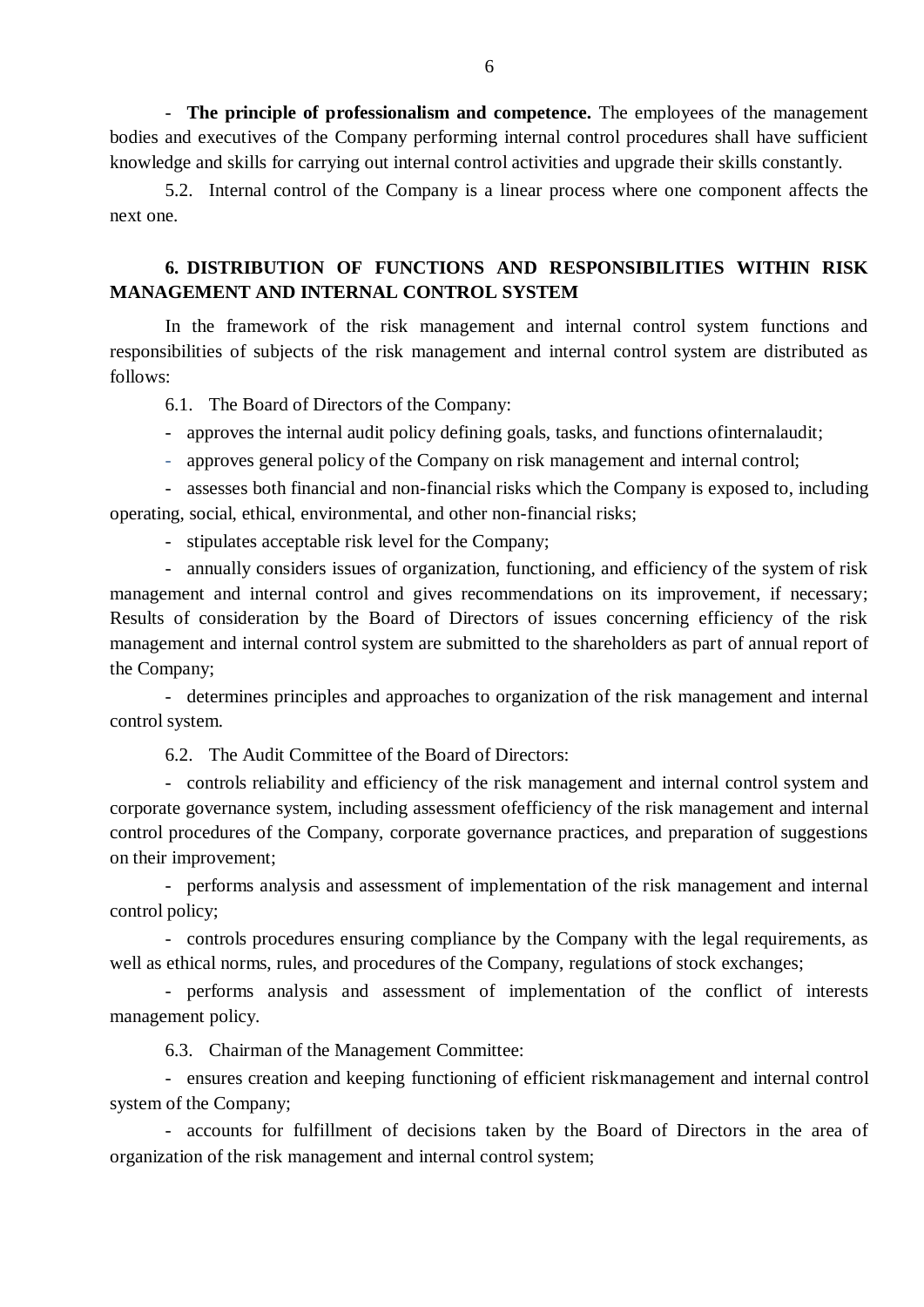- distributes authorities, responsibilities, and liability among its subordinate deputies concerning certain procedures of risk management and internal control within functional area of the Company's activities entrusted to them;

- coordinates activities on preparation of the report to the Board of Directors on results of functioning of the risk management and internal control system;

- ensures public disclosure of information concerning fulfillment by the Board of Directors of responsibilities related to its role in the organization of efficient risk management and internal control system in the Company.

6.4. Members of the Management Committee:

- distribute authorities, responsibilities, and liability among those heads of structural divisions of the Company who are under their supervision or being coordinated by them in relation to certain procedures of risk management and internal control;

- while taking decisions shall consider and take into account financial, social, and environmental aspects of the Company's activities, as well as risks accepted by the Company.

6.5. The Revision Commission of the Company performs annual audits and reports their results to the Audit Committee of the Board of Directors and shareholders.

6.6. The Internal Audit Division of the Company:

- assesses efficiency of the risk management and internal control system, corporate governance (by means of on-site audits and in-house audits) and reports the results of assessment to the Audit Committee of the Board of Directors and the executive bodies of the Company;

- performs analysis of risk portfolio of the Company (including risk identification and assessment) and defines assessment criteria for efficiency of the risk management activities, including internal control activities;

- prepares consolidated reporting on potential risks and analyzes information on risks occurred;

- performs day-to-day control over the process of risk management by the divisions of the Company and according to the established order in controlled entities.

6.7. Heads of structural divisions of the Company are liable in accordance with their functional responsibilities for development, recording, implementation, monitoring, and development of the risk management and internal control system within functional areas of the Company's activities entrusted to them.

6.8. The employees of the Company:

- are responsible for timely notification of their immediate supervisors of any new risks identification;

- are responsible for complete and timely performance of control procedures in relation to risk management in accordance with job descriptions and requirements of local regulatory documents of the Company.

# <span id="page-6-0"></span>**7. EFFICIENCY ASSESSMENT OF RISK MANAGEMENT AND INTERNAL CONTROL SYSTEM**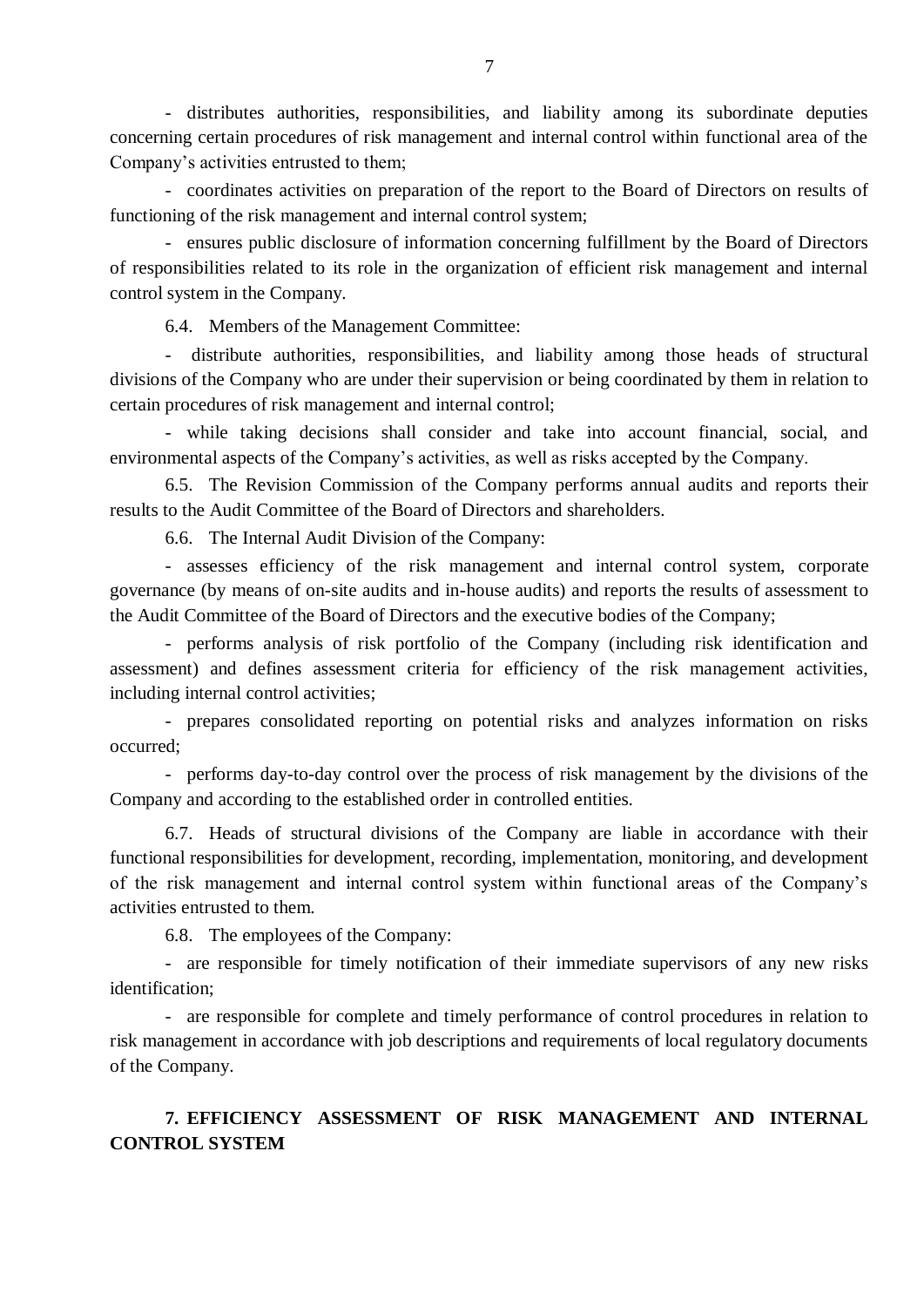7.1. The Company performs internal audit with the view of systematic, independent assessment of reliability and efficiency of the risk management and internal control system, as well as corporate governance practice.

7.2. Assessment of efficiency of the internal control system includes:

- analyzing compliance of objectives of the business processes, projects, and structural divisions of the Company with the Company's goals, check of assurance of reliability and integrity of business processes (activities) and information systems, including reliability of procedures counteracting unlawful acts, abuse, and corruption;

- checking assurance of reliability of accounting (financial), statistical, management, and other reporting, determining of the extent to which the results of the business processes and activities of structural divisions of the Company correspond to the goals set;

- determining adequacy of the criteria established by the executive bodies for analysis of the extent of achievement of the goals set;

- detecting defects of the internal control system which prevented (prevent) the Company from achievement of the goals set;

- assessing the results of implementation of activities aimed at elimination of breaches and defects and improvement of the internal control system which are implemented by the Company at all management levels;

- checking efficiency and practicability of the resources use;

- checking assurance of the asset safeguarding;

- checking compliance with the requirements of the applicable legislation, the Articles of Association, and internal documents of the Company.

7.3. Assessment of efficiency of the risk management system includes:

- checking sufficiency and maturity of elements of the risk management system necessary for efficient management of risks (objectives and tasks, infrastructure, process organization, regulatory and methodological support, interaction of structural divisions in the framework of the risk management system, reporting);

- checking completeness of detection and accuracy of the risk assessment by the Company's top management at all management levels;

- checking efficiency of control procedures and other activities related to risk management, including efficiency of disposal of the target funds;

- analyzing information on occurred risks (breaches detected following the results of internal audits, non-achievements of the goals set, legal proceedings).

7.4. Assessment of corporate governance includes checking of the following aspects:

- compliance with ethical principles and corporate values of the Company;

- order of the Company goals' setting, monitoring and control over achievement thereof;

- level of regulatory support and information interaction procedures (including those concerning internal control and risk management) at all levels of the Company's management, including interaction with interested parties;

- enforcement of shareholders' rights, including rights of controlled entities and efficiency of relations with interested parties;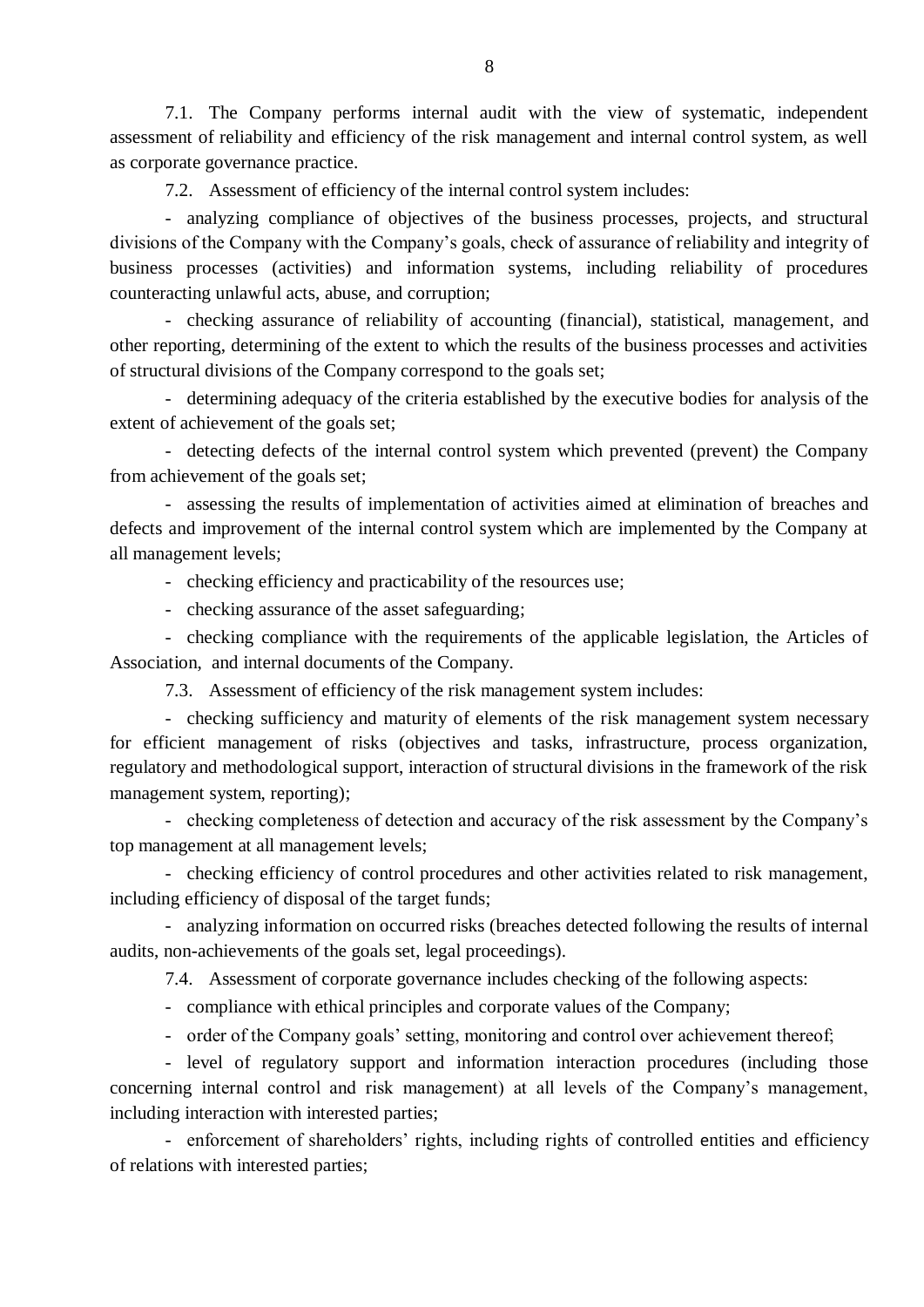<span id="page-8-0"></span>- procedures of disclosure of information on the Company's activities and controlled entities.

#### **8. INTERNAL AUDIT TASKS AND FUNCTIONS**

8.1. The internal audit function is realized in the Company by means of establishment of a separate division, the Internal Audit Division.

8.2. In terms of functions, the Internal Audit Division is accountable to the Board of Directors meaning the following:

- appointment of the head of the Internal Audit Division and his/her dismissal by Chairman of the Management Committee on the grounds of decision of the Board of Directors;

- determination by the Board of Directors of the remuneration paid to the head of the Internal Audit Division;

- approval by the Audit Committee of the Board of Directors of the performance plan for the Internal Audit Division;

- receipt by the Audit Committee of the Board of Directors of information on progress of the performance plan and the course of internal audit;

- consideration by the Audit Committee of the Board of Directors of substantial restrictions of authorities of the Internal Audit Division able to affect adversely the internal audit performance;

- annual submission to the Board of Directors of the operations report of the Internal Audit Division.

8.3. In terms of administration, the Internal Audit Division is accountable to the sole executive body of the Company, the Chairman of the Management Committee, meaning the following:

- allocation of necessary funds within approved budget of the Internal Audit Division;

- receipt of operating reports of the Internal Audit Division;

- support of interaction with divisions of the Company;

- administration of policies and procedures of activities of the Internal Audit Division.

8.4. The following activities belong to the tasks of internal audit:

- assistance to the Company executive bodies and the Company employees in development and monitoring over implementation of procedures and activities on improvement of the risk management and internal control system, corporate governance of the Company;

- coordination of activities with external auditor of the Company and persons providing consulting services in the area of risk management, internal control, and corporate governance;

- performance of internal audit of controlled entities according to the established order;

- preparation and submission to the Board of Directors and the executive bodies of reports based on results of activities of the Internal Audit Division, including those with information on substantial risks, defects, results, and efficiency of corrective actions aimed at elimination of the defects revealed, results of fulfillment of internal audit performance plan, results of assessment of actual state, reliability, and efficiency of the risk management, internal control, and corporate governance system;

- check of compliance of members of the executive bodies of the Company and its employees with provisions of the applicable legislation and internal policies of the Company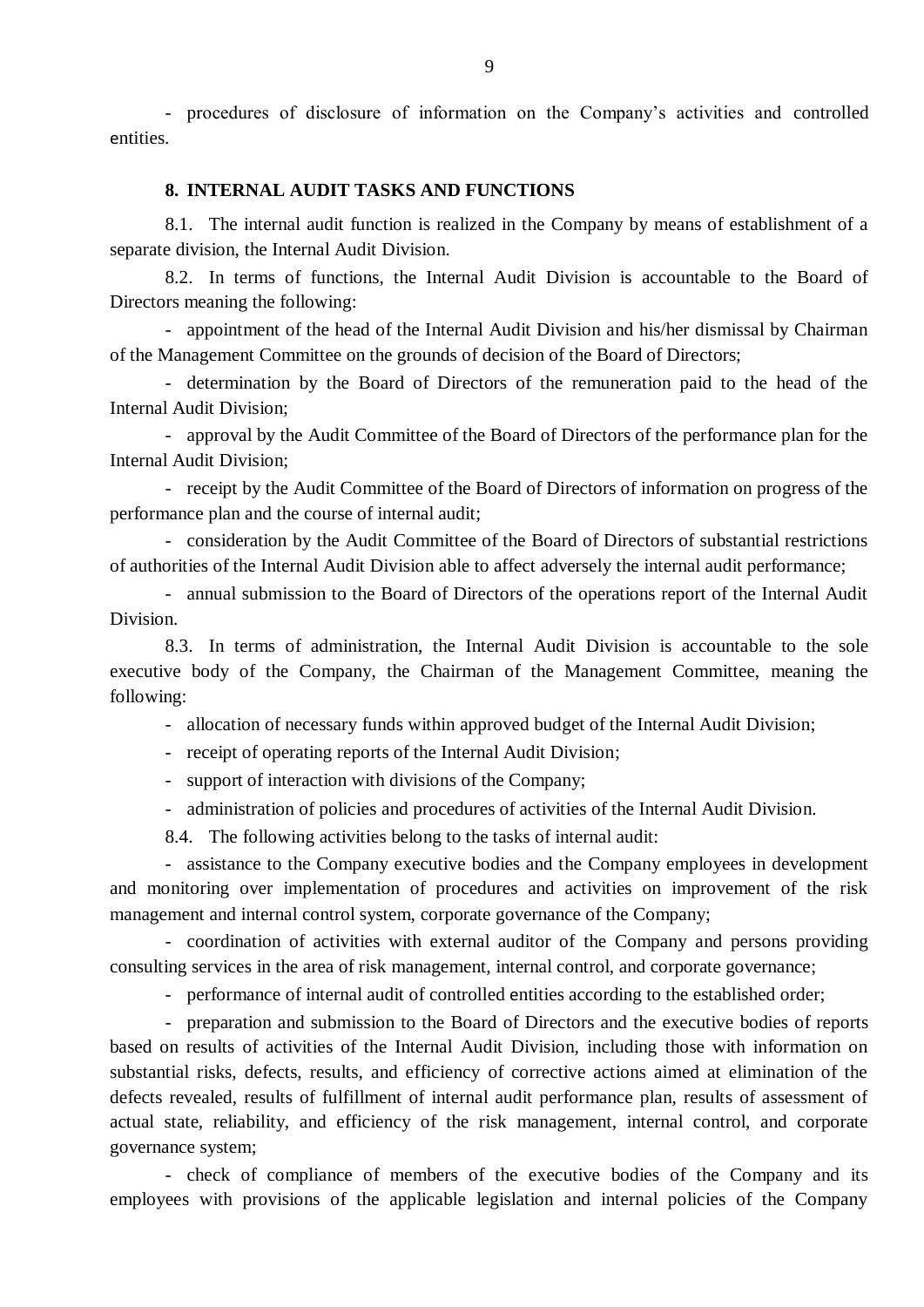concerning insider information and anti-corruption activities, compliance with Business Ethics Code of the Company.

8.5. Functions of internal audit, in particular, include:

- analyzing compliance of objectives of business processes, projects, and structural divisions with goals of the Company;

- determining the extent to which the results of activity of business processes and structural divisions of the Company comply with the goals set;

- detecting defects of the internal control system which prevented (prevent) the Company from achievement of the goals set;

- determining adequacy of the criteria established by the executive bodies for analysis of the extent of achievement (or non-achievement) of the goals set;

- checking efficiency of control procedures and other activities related to risk management in the Company;

- assessing the results of implementation of activities aimed at elimination of breaches and defects and improvement of the internal control system which are implemented by the Company at all management levels;

- analyzing efficiency and maturity of elements of the risk management system necessary for efficient management of risks;

- analyzing information on occurred risks, breaches detected following the results of internal audits, non-achievements of the goals set.

8.6. While organizing the internal audit the Company uses the general standards of internal audit.

8.7. The Internal Audit Division has the following authority:

- request and receive from the Company Units and Controlled Entities information and materials required to perform the Division's functions;

- request and receive unimpaired access to any assets (movable and immovable), documents, accounting entries and other information (including electronic) related to the activities of the Company and Controlled Entities as required to perform the Division's functions; copy relevant documents and photograph and capture on video facts related to the business activities of the Company and Controlled Entities in order to collect audit evidence;

- review current and forward-looking business plans, budgets, plan and program status reports and resolutions of the Board of Directors of the Company and Controlled Entities;

- interview employees of the Company and Controlled Entities in the course of audits;

- use information resources and computer software of the Company Units and Controlled Entities in accordance with the established procedure;

- request and obtain required assistance from employees of the audited Controlled Entities and Company Units;

- initiate, in accordance with the established procedure, drafting of Company internal regulations, executive and in-house documents concerning matters within the Division's terms of reference;